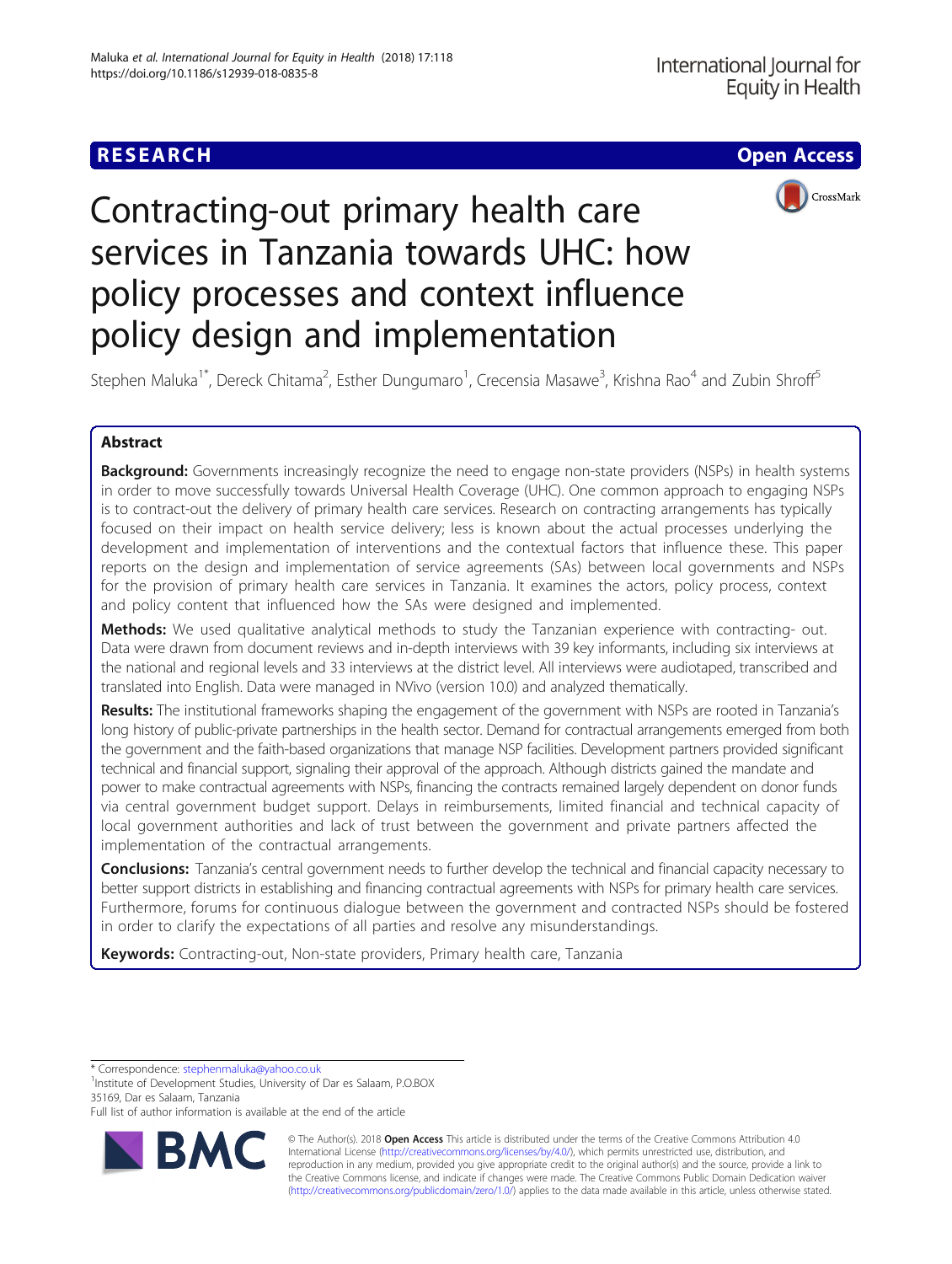# Background

Public health facilities in many low-and-middle-income countries (LMICs) often have limited human resources and provide inadequate access to health care for the population. These limitations are associated with inadequate improvements in health outcomes in recent decades. Governments seeking to move towards Universal Health Coverage (UHC) are increasingly recognizing that they need to engage non-state providers (NSPs) to address gaps in their health systems. NSPs include all health care providers outside government health facilities [[1](#page-11-0)], including private-for-profit providers, private-not-for-profit providers, and informal providers such as traditional healers [[2\]](#page-11-0).

One common approach to engaging NSPs has been contracting with them to deliver primary health care services to a specified population on behalf of the government [\[3](#page-11-0)]. Typically, a formal contract is established between the government and one or more NSPs that stipulates the responsibilities of all parties involved in the contract, the type(s) of health care services to be provided, how the contract will be financed, and accountability and performance monitoring mechanisms.

In LMICs, the private for-profit and non-profit sectors represent important and often well-resourced providers of health care services. Governments are motivated to contract with these NSPs both to utilize all available resources to increase coverage of health services to the population and to improve the effectiveness and efficiency of services through fostering competition [\[2](#page-11-0)]. Contracting-out has also been encouraged by a range of external factors, including the need to quickly scale up vertical health programs, concerns about the quality of available health care services and the lack of adequate health care personnel in the public sector [\[2](#page-11-0), [3](#page-11-0)].

The implementation of contracting-out may, however, be hampered in many LMICs by several factors, including high administrative costs and lack of sufficient providers for meaningful competition in rural areas. As elsewhere, existing vested interests among the parties involved in bidding on and awarding contracts may present other challenges to unbiased assessment and management of contracts [\[4\]](#page-11-0). Furthermore, contracting-out may result in further fragmentation of the health system, particularly in countries where monitoring is weak [[3](#page-11-0)].

In Tanzania, NSPs of health services include faith-based organizations (FBOs), non-governmental organizations (NGOs), private for-profit providers and informal providers [\[5\]](#page-11-0). This paper focuses on faith-based providers, the most prominent group in terms of total infrastructure, number of staff, and geographic reach.

The private not-for-profit sector—of which the faith-based facilities make up the overwhelming majority—is the second largest provider of health services in the country [\[5\]](#page-11-0). The FBO sector owns 23.3% of health infrastructure, while the state owns 60%. However, 41.1% of hospitals are owned by FBOs while 40% are owned by the state, making faith-based NSPs the largest providers of hospital services in the country [\[5](#page-11-0)].

The Tanzanian government has a long history of providing subsidies to FBOs to serve areas without public health facilities. In 1992 the government formally negotiated agreements [\[6](#page-11-0)] to provide bed and staff grants to hospitals managed by FBOs. In districts without a government hospital, the government designated FBO hospitals to serve as District Designated Hospitals (DDHs). In these districts, the government provided operational support to hospitals owned by FBOs.

Since the introduction of the health sector reforms agenda in the 1990s, the concept of partnerships between government and NSPs for health services delivery has continued to gain importance. In 2005 the government revised the 1992 agreements. With this reform, district officials were empowered to contract with NSPs, with contracts to be signed at district level rather than by the Ministry of Health as had previously been the case. In 2007, reforms continued with the introduction of a new type of operational contract known as the Service Agreement (SA). This reform signaled the transition to a formal system backed up by solid legal frameworks and marked the end of basing contracts mainly on informal trust-based relationships [\[6](#page-11-0)].

Studies on contracting-out in LMICs have reported various, sometimes conflicting, experiences and evidence [[7](#page-11-0)]. For example, in South Africa and Zimbabwe, contracted NSPs reportedly provided health care services of the same or higher quality at lower cost [\[7](#page-11-0)]. However, no significant performance differences were found between contracted and public providers in Ghana and Tanzania [[7\]](#page-11-0). One review, which focused on the effectiveness of the contracting-out interventions in reaching poor and marginalized groups in low-andmiddle-income countries, underscored a lack of robust evidence [\[8](#page-11-0)]. Another review, however, concluded that these interventions could be effective and should be scaled up with more robust evaluation [\[9](#page-11-0)]. Other reviews suggested that while contracting-out has improved access to health services, its effects on other performance areas such as quality of services, efficiency and equity—remain inadequately understood [\[10,](#page-11-0) [11\]](#page-11-0).

While at least some research has been done on impact, there is a paucity of knowledge on the actual processes underlying development and implementation of contracting-out interventions and the contextual factors that influence their performance. This paper reports on the design and implementation of SAs between local governments and NSPs for the provision of primary health care services in Tanzania. After examining the roles of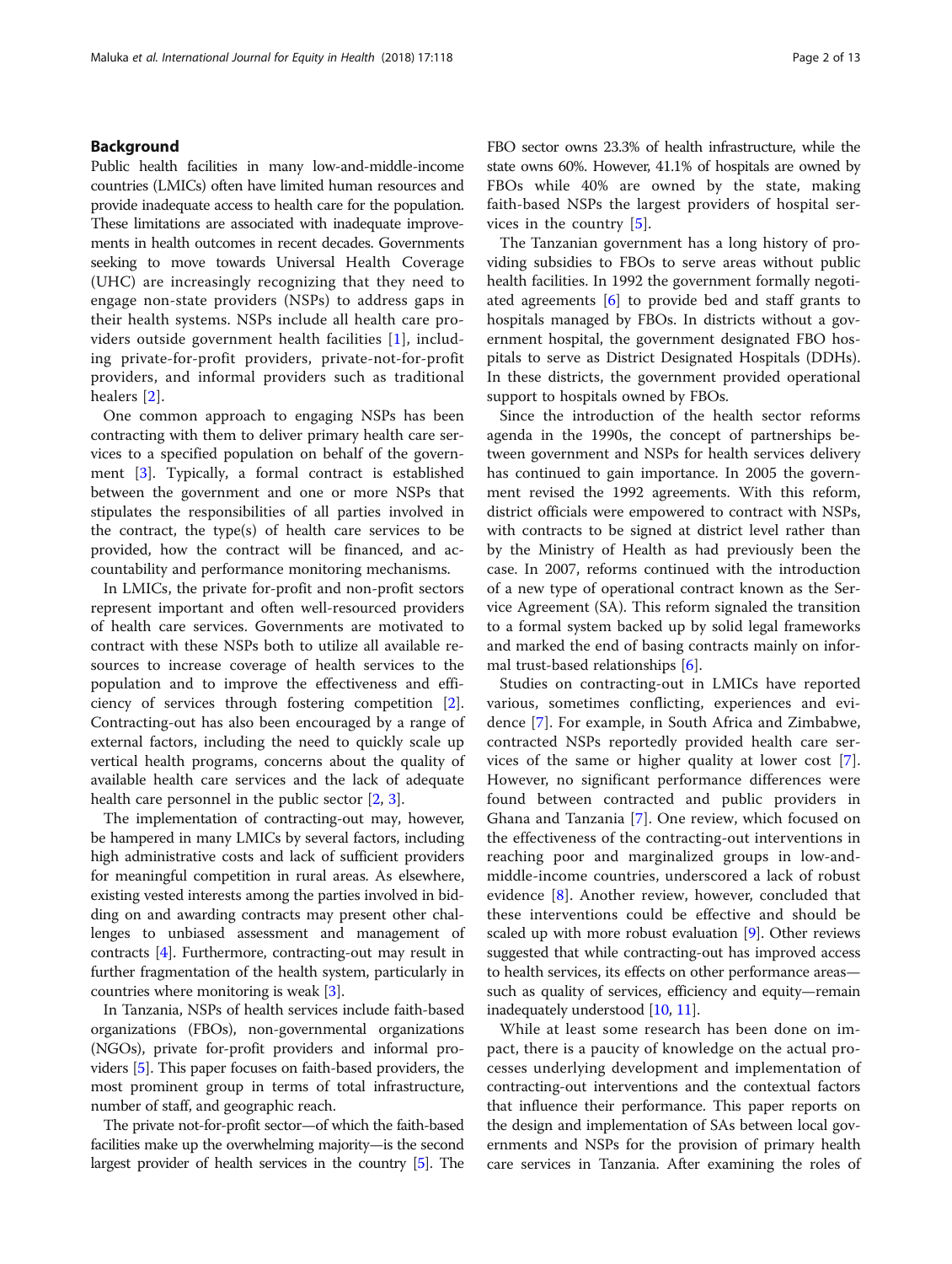actors, the policy process, the context and policy content that influenced how the SAs were designed and implemented, it discusses lessons regarding design and implementation of contracting out policy that may be useful learning for other countries. This study thus complements and explores in more depth the findings of a recent study on stakeholders' perceptions regarding the Service Agreements (SA) [[12](#page-11-0)].

# Methods

# Theoretical framework

This study uses the Walt and Gilson policy analysis triangle to frame our findings [[13\]](#page-11-0). This enabled us to explicitly examine the roles of actors, policy processes and content, and contexts in explaining the design and implementation of contractual arrangements between local governments and NSPs. The policy analysis triangle recognizes that the health policy process involves four elements: the policy's content; the context in which a policy is formulated and implemented; the actors involved in policy design and implementation; and the processes associated with policy design and implementation [[13\]](#page-11-0).

This analytical framework guided us in: mapping the processes involved in SA policy design and implementation; investigating how actors interacted and exercised financial, technical and political power [[13](#page-11-0)] to influence the design and implementation of SAs; and assessing the nature and content of contracts, including the types of services covered, target population, financing, and accountability and performance monitoring mechanisms.

# Study setting

Tanzania is a low-income country in sub-Saharan Africa with a population of 55.5 million. As in many other countries, the public health system is organized in the form of a pyramid (Fig. 1). Various forms of primary health care facilities make up the pyramid's bottom. Dispensaries represent the lowest level of health care delivery in the country; they are supposed to be run by a clinical assistant and an enrolled nurse who offer basic outpatient curative care to a catchment of between 6000 and 10,000 people. Health centers serve populations of about 50,000 people; these are staffed by clinical officers supported by enrolled nurses. Further up the pyramid, district hospitals offer inpatient services and outpatient services not available at dispensaries or health centers. Most districts in Tanzania have a government-run district hospital. However, in districts without a public hospital, hospitals run by NSPs are designated district hospitals (DDH) and receive government subsidies—the bulk of NSP designated district hospitals are FBOs. Mul-

tiple districts are grouped into regions, each of which has a regional hospital. Finally, at the top of the pyramid are specialized hospitals owned by the Ministry of Health. This study focuses on SAs signed between district authorities and FBO hospitals [[14](#page-11-0)].

Health sector funding comes from two main sources: central support financed by the government of Tanzania's general tax revenue; and development partners' (DPs) support. DPs provide pooled funding both through general budget support (GBS) and the Health Basket Fund (HBF), a form of sector budget support [\[15](#page-11-0)]. As indicated in Table [1](#page-3-0), Tanzania depends on a significant level of DP support to finance health care, while the share of funding from domestic taxes remains low.

Governance of the health system occurs at multiple levels. The Ministry of Health, Community Development, Gender, Elderly and Children (abbreviated either as MoHCDGEC or Ministry of Health) is mandated to provide overall stewardship of the health sector. This

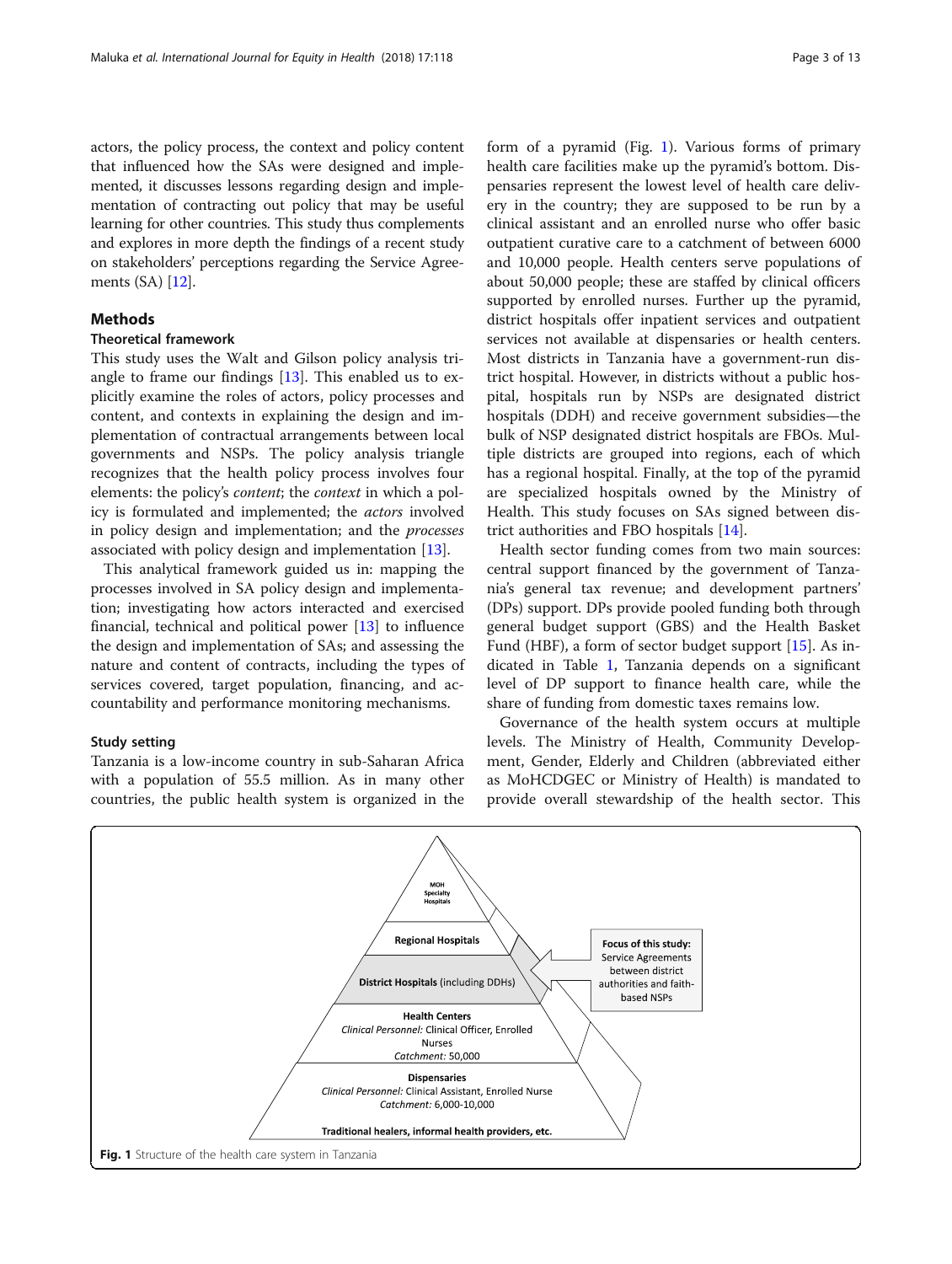<span id="page-3-0"></span>Table 1 Total Health Expenditures by Source (percent)

|                     | FY2002/03 | FY2005/06 | FY2009/10 | FY2011/12 |
|---------------------|-----------|-----------|-----------|-----------|
| Households          | 42%       | 25%       | 32%       | 27%       |
| DPs                 | 27%       | 44%       | 40%       | 47%       |
| Ministry of Finance | 25%       | 28%       | 26%       | 21%       |
| Other               | 6%        | 3%        | 7%        | 5%        |
| TOTAI               | 100%      | 100%      | 100%      | 100%      |

Source: National Health Accounts (2014)

Ministry is responsible for policy development, strategic planning, resource mobilization, and monitoring and evaluation. Per the government's policy of devolution, Local Government Authorities (LGAs) are responsible for operating and managing primary-level health services, while regional authorities supervise LGAs and manage regional hospitals. MoHCDGEC shares regulatory and accountability functions with the President's Office for Regional Administration and Local Government (PO-RALG) [\[16\]](#page-11-0).

#### Study design

This study adopted a descriptive case study approach well-suited to investigating a phenomenon in real-life settings [[17\]](#page-11-0). A stratified sampling technique was used to select districts to include in this study. Tanzania includes eight health zones: Eastern, Central, Lake, Southern Highland, Southern, Northern, Southern West Highland and Western. In the first step, four health zones were purposively selected with consideration of variation in geographical representation. From each of these four zones, one district was randomly selected for in-depth analysis: Lushoto (Northern zone), Kilwa (Southern zone), Ikungi (Central zone) and Iringa (Southern Highland zone). Table 2 provides an overview of key demographic and health characteristics of the four study districts.

Table 2 Key demographic and health characteristics of the study districts

| Key Indicator                           | Iringa  | Ikungi         | Lushoto        | Kilwa          |
|-----------------------------------------|---------|----------------|----------------|----------------|
| Population                              | 254,032 | 272,959        | 332,436        | 200,015        |
| Population growth rate                  | 1.6%    | 2.4%           | 1.1%           | 0.9%           |
| Hospitals                               |         | 2              | $\mathfrak{D}$ | $\mathfrak{D}$ |
| <b>Health Centres</b>                   | 6       | 3              | 5              | 5              |
| Dispensaries                            | 61      | 32             | 46             | 47             |
| <b>Divisions</b>                        | 6       | $\overline{4}$ | 5              | 6              |
| Wards                                   | 25      | 28             | 33             | 23             |
| Villages                                | 143     | 101            | 125            | 91             |
| Health workers available <sup>a</sup>   | 37%     | 39.5%          | 43%            | 31%            |
| Shortage of health workers <sup>a</sup> | 63%     | 60.5%          | 57%            | 69%            |

Source: CCHPs (2017/2018); Census Report 2012; <sup>a</sup> Based on the Ministry of health human resources for health data 2014

# Data collection

To explore the design and implementation of SAs at the district level, we conducted in-depth interviews with a range of key informants and stakeholders. At national level, these included officials in the Ministry of Health, the PO-RALG, development partners and Christian Social Services Commission (CSSC), an umbrella organization that coordinates Christian faith-based health providers. At regional and district levels, key stakeholders included Regional Medical Officers, Council Health Services Board, District Medical Officers, Council officials, and management teams at faith-based health facilities. Purposive and snowball sampling techniques were used to identify interviewees. All respondents who were approached agreed to participate in the study. As indicated in Table [3](#page-4-0), 39 interviews were carried out, including six interviews at national or regional level and 33 interviews at district level. We developed our own interview guide, informed by the topics that comprise the Walt and Gilson framework. Interviews were conducted in Kiswahili language by SM, DC and CM in 2016. All interviews were audio-recorded after obtaining verbal permission from the respondents.

In addition to the interview data, we reviewed various documents, including guidelines for developing SAs, signed contracts, and hospital annual reports. The document reviews were primarily used to supplement and cross-check information on the nature and content of the contracts, including the types of services covered, how contracts were financed, contract management and performance monitoring mechanisms.

# Data management and analysis

The recorded interviews were transcribed verbatim by experienced transcribers and were checked for accuracy by four research team members (SM, DC, ED and CM). The interview transcripts were then translated from Kiswahili into English by a professional translator and the translations checked for accuracy by the Principal Investigator (SM). The first four authors (SM, DC, ED and CM) each read between five and 10 transcripts to familiarize themselves with the data. Two members of the research team (SM and DC) developed a code manual based on the objectives of the study and conceptual framework. The codebook was shared for review with senior researchers (ZS and KR). Using NVivo10 qualitative data analysis software [\[18](#page-11-0)], three members of the research team (SM, DC and CM) independently coded the first five interviews to develop consistency. Thereafter, SM and DC coded the remaining transcripts. New codes that emerged during the coding process were added with consensus from all research team members. Saturation was achieved when no more codes emerged from the data. Key themes were then independently identified by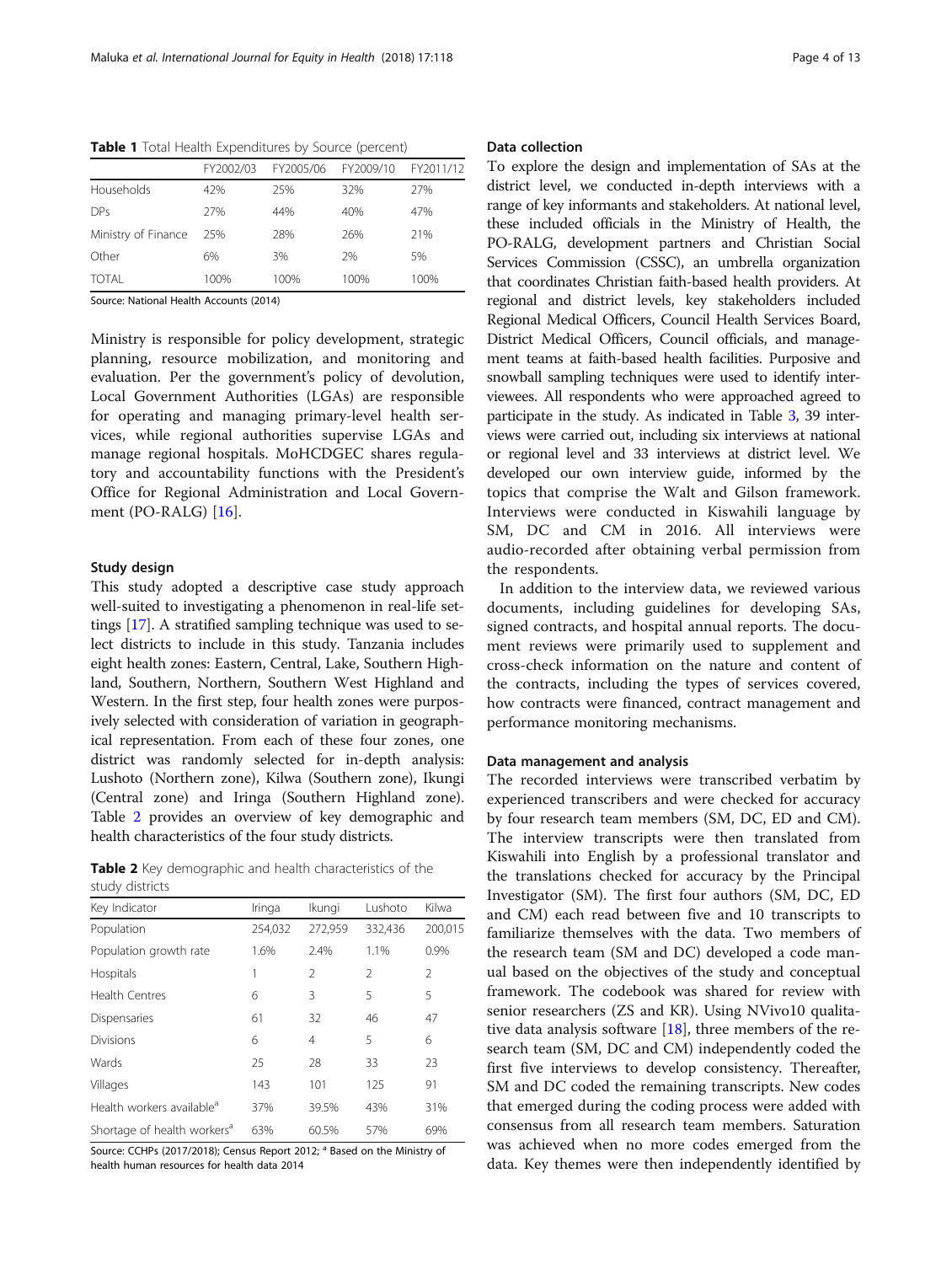|                | District level respondents                                                                                                | Number of interviews                                                                                                               |                               |                |               |  |
|----------------|---------------------------------------------------------------------------------------------------------------------------|------------------------------------------------------------------------------------------------------------------------------------|-------------------------------|----------------|---------------|--|
|                |                                                                                                                           | Ikungi                                                                                                                             | Lushoto                       | Iringa         | Kilwa         |  |
|                | Council Health Management Team                                                                                            | 3                                                                                                                                  | 3                             | $\overline{4}$ | 3             |  |
| $\overline{2}$ | The Council Health Services Board                                                                                         |                                                                                                                                    |                               |                |               |  |
| 3              | Diocese Leaders (Bishops' offices)                                                                                        |                                                                                                                                    | $\mathcal{P}$                 |                |               |  |
| $\overline{4}$ | District Legal Officers                                                                                                   |                                                                                                                                    |                               |                |               |  |
| 5              | FBOs providers and administrators                                                                                         | $\mathcal{P}$                                                                                                                      | $\mathcal{P}$                 | 2              | C.            |  |
| 6              | Hospital financial officers                                                                                               |                                                                                                                                    |                               |                |               |  |
|                | Total District level interviewees                                                                                         | 8                                                                                                                                  | 8                             | 9              | 8             |  |
|                | National and regional level respondents                                                                                   |                                                                                                                                    | Role in the Service Agreement |                |               |  |
|                | Ministry of Health, Community Development<br>Gender, Elderly and Children (former Ministry<br>of Health & Social Welfare) | -Formulates SA template (policy)<br>and monitors the implementation<br>of this policy<br>-Finances service agreement               |                               |                |               |  |
| $\overline{2}$ | President's Office Regional Administration<br>and Local Government                                                        | Formulates SA template and monitors<br>the implementation of this policy                                                           |                               |                |               |  |
| 3              | Christian Social Services Commission (CSSC)-<br>Umbrella Organization for Christian<br>faith-based organisations          | Provides technical support to health<br>facilities under their umbrella that<br>have entered into SA with the<br>district councils |                               |                |               |  |
| 4              | Development partners                                                                                                      | Provide technical and financial support<br>in the development and implementation<br>of the SA                                      |                               |                |               |  |
| 5              | Regional Health Management Team                                                                                           | Provides technical back up to the district<br>councils in the implementation of the SA                                             |                               |                | $\mathcal{P}$ |  |
|                | Total interviewees                                                                                                        |                                                                                                                                    |                               |                | 6             |  |

#### <span id="page-4-0"></span>Table 3 National, regional and district level key informants

each of the coders and organized by level of respondent to facilitate comparisons. The themes were discussed by the researchers. Finally, two researchers (SM and DC) identified representative quotations for each key theme, and obtained consensus from all team members. The study thus used deductive and inductive methods to generate the themes [\[19\]](#page-11-0). The key dimensions from Walt & Gilson's policy analysis framework—actors, process, context and content—informed the deductive approach to analysis and the format for reporting our findings in the following section.

# Results

# The policy process and actors involved

This section describes the policy process, including key actors involved in the design and implementation of the SA reform, at the national and district levels.

# How did the policy emerge and evolve at the national level?

Document analysis and national level interviews alike indicated that engagement between the government and FBOs evolved over time and was broadly influenced by domestic and international socio-economic changes. In particular, the policy and institutional frameworks for SAs are rooted in the history of public-private sector collaboration in provision of health care services. Since Tanzanian independence, various semi-formal and informal arrangements have existed between the government and faith-based NSPs. However, until 1992, no formalized system defined partnerships between government and NSPs [\[20](#page-11-0)].

In the 1990s, the introduction of the health sector reforms agenda occurred as the government struggled to deal with economic crises that adversely affected health services delivery. During this period, the concept of partnerships between government and NSPs in health services delivery gained importance. The 1990 National Health Policy underlined the need for the active participation of NSPs in the provision of health services [\[21](#page-11-0)]. In 1992 the government formally negotiated agreements providing bed and staff grants to hospitals managed by FBOs [[6](#page-11-0)]. The 1994 formulation of the health sector reforms (HSRs) policy represented the next major milestone. The HSRs highlighted the importance of, among other things, the role of NSPs in health service delivery [[22](#page-11-0)]. In 2005, the government revised the 1992 agreements so that contracts could be signed at district level by the office of the District Executive Director (DED) rather than only by the Ministry of Health, as had been the case previously.

In 2007 the government introduced the Primary Health Services Development Program (PHSDP), a major initiative to run from 2007 through 2017 [\[23\]](#page-11-0). This program also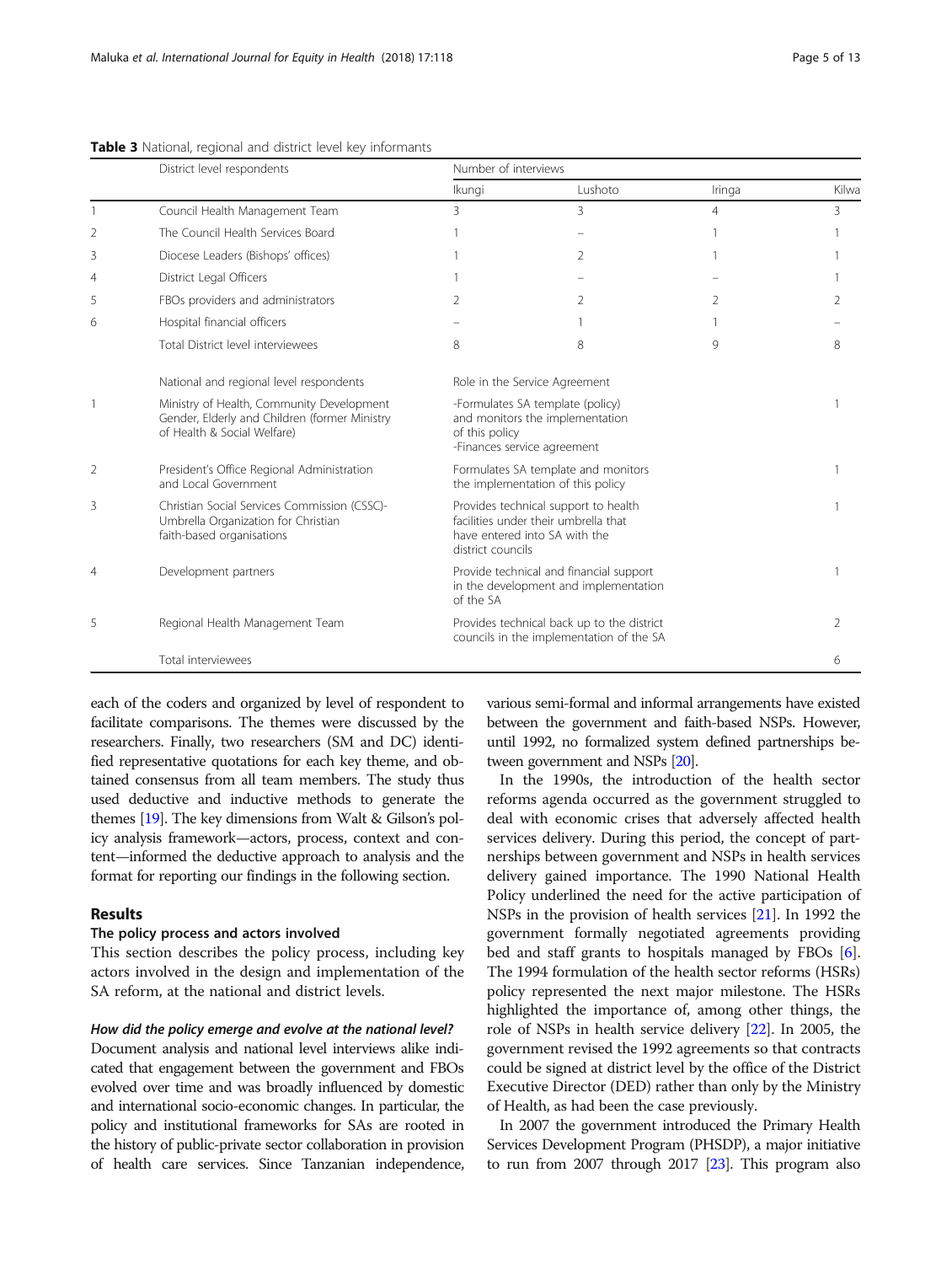recognized the role of NSPs in expanding the coverage of health services. Consequently, in the same year, the Ministry of Health and Social Welfare (MoHSW) (since renamed MoHCDGEC) developed a SA template to guide contractual arrangements between NSPs and the local government authorities [[24](#page-11-0)]. The template was developed collaboratively by a steering team that was led by the MoHSW. Other stakeholders on the steering team included the Association of Private Health Facilities in Tanzania, CSSC, National Muslim Council of Tanzania, Tanzania Public Health Association, and DPs such as the Tanzania-German Programme to Support Health (TGPSH), the Danish International Development Agency (DANIDA) and the United States Agency for International Development (USAID) [[14](#page-11-0)].

While the Ministry of Health led the process, DPs provided significant technical and financial support to formulating, drafting and refining the SA template, in addition to advocating for the reform. One DP respondent said:

Apart from advocating for the public-private partnership and providing technical advice to the Ministry of Health, we participated actively in the drafting of the service agreement template at the national level. (KI#36\_Development partner)

Another respondent also commented on the inclusion of development partners:

The Ministry of Health was in the forefront in formulating the service agreement template. However, we got high technical support from the development partners, particularly TGHS, DANIDA and USAID. They even participated in writing the policy. (KI#34\_Umbrella organization)

In 2009, Tanzania's first public-private partnership (PPP) policy was developed to guide the institutionalization of these partnerships [\[24\]](#page-11-0). The PPP Act followed in June 2010 [[25](#page-11-0)] and PPP Regulations were gazetted in June 2011 [[26](#page-11-0)]. Other related policy documents include the MoHSW PPP strategic plan 2010–2015 [\[27](#page-11-0)] and the MoHSW PPP policy guideline [\[28\]](#page-11-0).

#### How were the service agreements adopted at district level?

Per these policies, responsibility at the district level for developing and signing SA contracts was vested in the Council Health Management Team (CHMT) and the DED's office, as well as the managers and owners of NSP health facilities [\[14\]](#page-11-0).

The actual process of developing the SA typically entailed a number of activities. The district government formed a team of experts to carry out contract development. Several consultative meetings between local government officials and FBOs were conducted. The local government team consulted with the Ministry of Health and received technical support from development partners, particularly GIZ, which had established a presence in four regions in Tanzania. One development partner noted:

We actively participated in advocating for the service agreement to the districts and non-state providers. We aimed to make district officials aware of the need for the service agreement and to strengthen their capacity in developing and implementing the contracts. Even looking at the number of signed service agreements to date, almost half are in four regions supported by us. (KI#36\_Development partner)

The FBOs, for their part, received technical support from the CSSC umbrella organization and the development partners.

#### Contextual factors influencing the service agreements

The demand for contractual arrangements emerged from both the government and the FBOs. All contracted health facilities were located in areas where there were no publicly-owned hospitals. In these hospitals, patients had to pay for health services, including maternal and child health (MCH) services that were provided free of charge in publicly-owned health facilities. The majority of people could not afford these services and consequently travelled long distances to access public hospitals [\[14\]](#page-11-0). The government sought to increase access to affordable health care services for the population, particularly where government-owned health facilities were not available. The SA represented an opportunity for the government to provide financial support to existing NSPs, thereby meeting its goals of expanding access to affordable health care services to the general population and free services to selected populations. One districtlevel respondent described this situation:

We did not have a public-owned hospital in our district. While this [faith-based] hospital existed, people could not afford paying for the services. They had to travel very far for the public health facilities. We saw it important to negotiate with our colleagues in order to increase access to services, particularly to women and children. (KI#05\_District health manager)

#### Another respondent had a similar comment:

For example, people living near [the] Mission Hospital could not afford paying for the services. They had to travel to [the] district hospital, which is more than 20 km away. This not only increased costs but also contributed to high maternal and child deaths. It was important for the district to sign the contract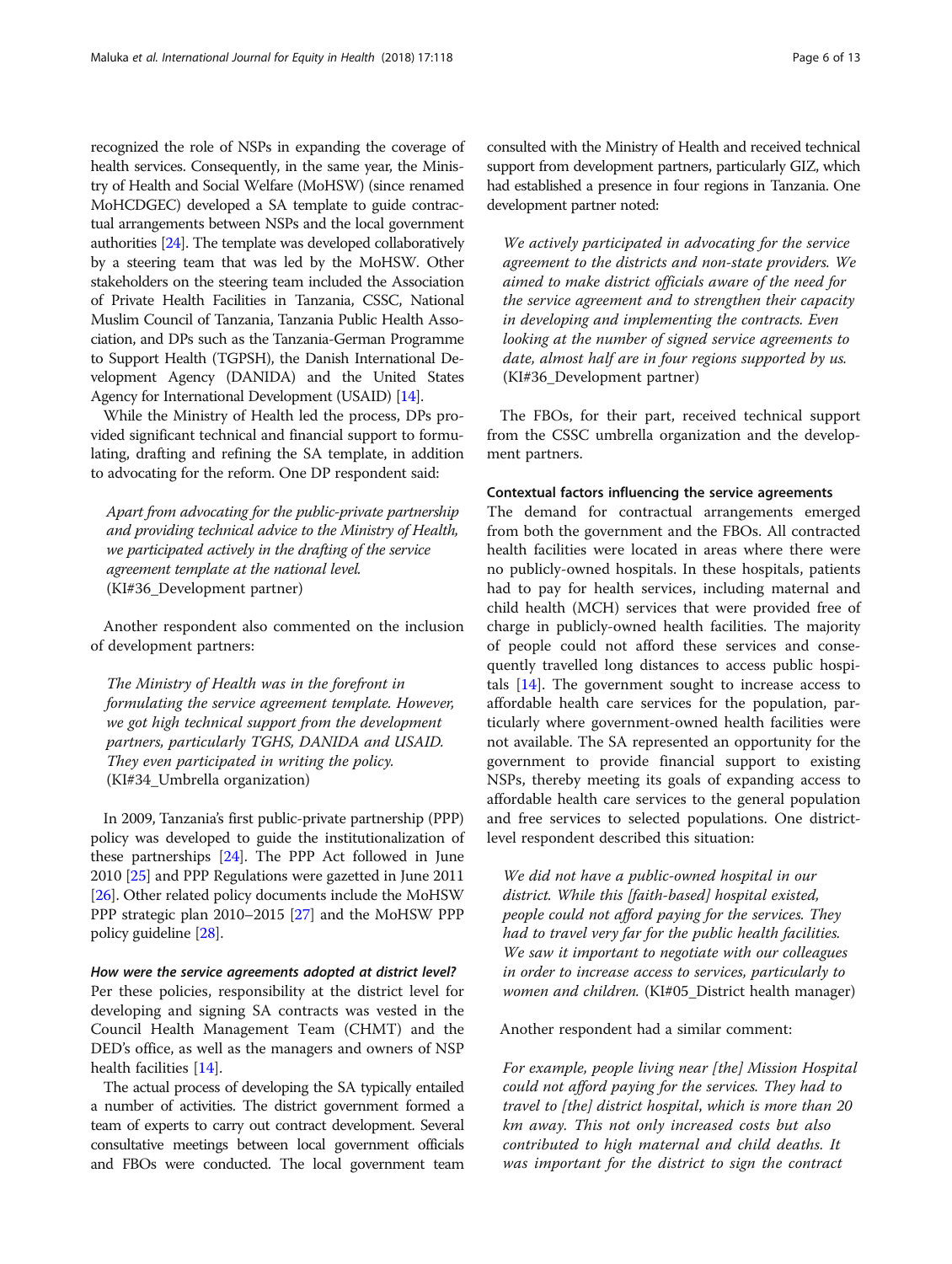with [the Mission] Hospital in order to increase access to services, and more importantly, provide free maternal and child health services. (KI#18\_District health manager)

Contracting-out also met needs of the FBOs. They were facing increased demand for health services and declining financial resources from donors. Interviews with district health managers and the FBOs alike revealed that in the early 2000s most FBOs were encountering challenges in providing health services. With declining donor support, the FBOs could not generate enough resources to meet the demand for medicines, equipment, infrastructure maintenance and salaries of health care personnel. The government, meanwhile, had improved the salaries and incentives provided to personnel in the public health sector. As a result, health professionals, particularly medical doctors and nurses, were leaving faith-based hospitals to join public hospitals. Faith-based hospitals, therefore, needed new sources of financial and human resources in order to effectively provide health services. One hospital administrator noted:

I was one of the management team members and it was a time when there was big exodus of health workers. Doctors were moving away to the government hospitals and we found that we needed some help from the government. Therefore, we decided to negotiate with the district council to see how it could help us, and by then the district had no district hospital. (KI#06\_In-charge FBO facility)

# The content of the service agreement policy

This section describes the nature and content of the SA policy, including the type of services the contracts covered, target populations, financing, and accountability and performance monitoring mechanisms.

#### Types of services covered in the contracts

In all districts, the contractual arrangements mainly aimed at increasing access to MCH services. The central government had committed to provide free MCH services in all public health facilities. The specific services covered included antenatal care, delivery and postnatal care services and prevention of mother-to-child transmission of HIV  $[14]$  $[14]$  $[14]$ . The districts were, therefore, obliged to ensure that patients receiving these MCH services were not charged.

In addition to free MCH services, contracted hospitals were required to subsidize health services for the general population. The contracts required FBOs to follow the government's price list from the Cost Sharing Guideline of 1997. However, hospitals did not consistently adhere to

the recommended health service prices. Our review compared the Cost Sharing Guideline with actual hospital price lists; findings from these document reviews were confirmed in interviews with officials from local government and contracted FBOs. Many hospitals set their own prices higher than the prices in the Cost Sharing Guideline. In interviews, officials attributed this inconsistency to

#### Financing of the service agreements

insufficient monitoring of the SAs.

In two of the four districts where this study was conducted, the contracts were initially funded by GIZ, which disbursed funds to district authorities. The contracted hospitals were paid on a fee-for-service basis by the district authorities for services rendered to pregnant women, children and other vulnerable groups of the population. One respondent described:

Initially, we received forty million [Tanzanian] shillings from the Tanzania Germany Programme for Health Support (TGPHS) to finance the service agreement. They promised that if funds were used efficiently, they would fund the contract for another year. (KI #26\_FBO provider)

However, GIZ's financial support ended when its grant closed out and the districts were not able to finance the contracts with locally-generated resources. Both districts then changed the mode of payment from fee-for-service to a lump sum. A similar lump-sum financing mechanism was reported in the two districts that were never supported by donors. Districts were required to include a budget for contracted hospitals in the district annual health plans, commonly known as Comprehensive Council Health Plans (CCHPs). These were financed by the central government using the HBF. The basket fund, while administered by the central government, is itself largely dependent on donor support [\[15\]](#page-11-0). HBF funds were allocated according to a formula determined by the central government: population size (70%), poverty count (10%), district medical vehicle route (10%), and preventing under-5 mortality  $(10\%)$  [[14](#page-11-0)]. Funds were disbursed to contracted NSPs from district councils on a quarterly basis. The SAs required districts to allocate 25% to 30% of their annual health plan budgets to the contracted hospitals and contracted NSPs were supposed to be actively involved in the planning and budgeting process. However, the contracted FBOs felt that they were inadequately involved during planning and budgeting. Respondents reported that they were only involved during the preparation of CCHPs for the basket fund. Other activities implemented by contracted FBOs but using sources other than the basket fund were not jointly discussed. In addition to the HBF,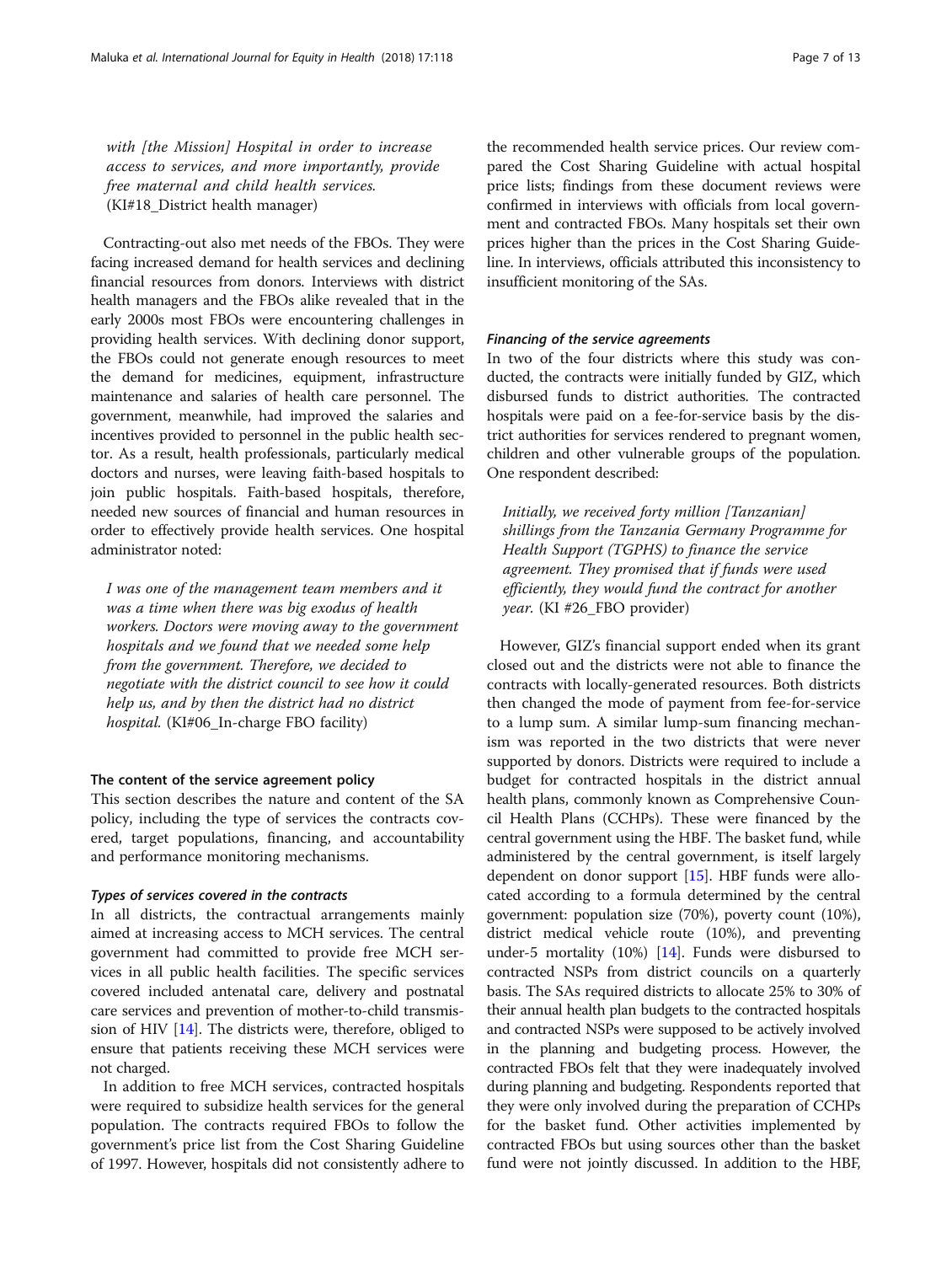contracted FBOs received other support including staff training grants from the central government, seconded staff from district councils and contributions of medicines and medical supplies from the Medical Stores Department (MSD) of the Ministry of Health, as reported by one respondent:

Since we signed the service agreement with the district, we have been getting support from the central government through the district. Some staff in our hospital are paid their salary by the central government. We also receive staff from the district and funds for medicines through the MSD. (KI#04\_Dioces leader)

# Another respondent added:

We are getting support from the government in terms of staff, salaries, as well as allocation of medicines and medical supplies through the medical stores department. (KI#24\_ FBO health provider)

Two main problems were reported by the FBOs in relation to financing: overall shortages of funds and delays in the disbursement of funds. Shortages were caused by high demand for health services. Contracted FBOs regularly reported that they had served more MCH clients than before SA was in place, including some clients coming from neighboring areas. This increased staff workload and incurred extra costs for these health facilities, as reported by staff at the FBOs:

Patients who come for health services in this hospital do not only come from [this] district. Other patients come from neighboring districts. We are working at a loss because we are spending more than we are receiving. (KI#8\_FBO provider)

## Another respondent stated:

The support we get from the government is not adequate. We receive patients even from outside the catchment area. But the contract says that you get budgetary allocation in the basket fund according to the catchment area which you serve. So a challenge emerges in the sense that the service which you provide and that which is covered become an issue. (KI# 10\_ FBO provider)

However, district health managers argued that the government support was meant to complement, not replace, other sources of hospital revenues. District health managers raised concerns that FBOs were not transparent about their other sources of income, such as user fees, cost sharing, insurance and receipts in-kind in their respective health plans. One DHM said:

The hospital needs to be transparent. Our fellows [i.e.] the contracted hospitals] do not disclose the incomes generated from other sources. They only report expenditures related to basket fund. It would be good if they also disclosed the income generated from other sources. (KI#09\_District health manager)

Another government respondent felt similarly:

The main problem with our partners is transparency; transparency in matters of the income which they get, for example, from their donors. You will find that they read the collections statement to the Board, but transparency in resources which they get from other sources is not there. (KI#32\_Regional health manager)

Disbursing funds from the contracts also created challenges. The government was supposed to disburse funds to hospitals quarterly. However, significant delays were reported by many:

The money from the Government usually comes late. It may be the case that it is a problem from the top, but when it comes we already have used our own resources, and we get stuck in one way or another. (KI#06\_In-charge of FBO hospital)

Another respondent noted:

Delays in the disbursement of funds is a serious problem. Although the funds provided are not adequate, if they were disbursed on time they would help overcome financial crisis in the contracted hospitals. (KI#36\_Development partner)

In their interviews, district officials reported that the delays in disbursing funds to the hospitals were due to delays in receipt of funds from the central government. Ministry of Health officials likewise reported that delays in disbursing basket funds to the districts were caused by delays in receiving funds from donors.

We largely depend on funds from the development partners. The delay is sometimes due to late receipt of funds from the development partners. This is a big challenge for our country (KI#37\_National level respondent).

# Management of contracts

The MoHCDGEC is primarily responsible for the formulation of the contracting-out policy, advocacy for the initiative and monitoring implementation. At the national level, a public-private partnership (PPP) office (desk) at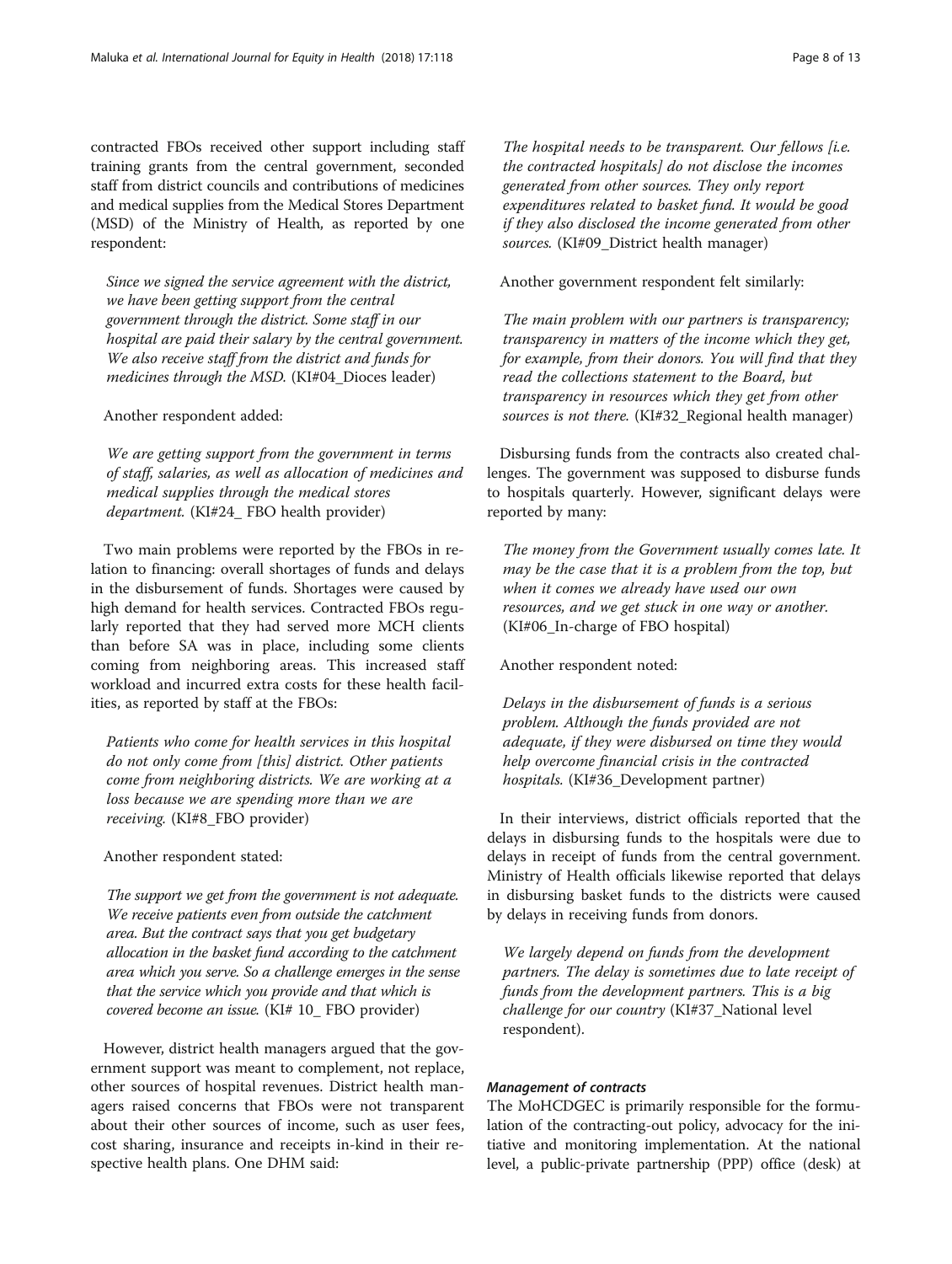MoHCDGEC headquarters coordinates PPP arrangements in the health sector. Another PPP desk at the PO-RALG headquarters coordinates PPP matters in all sectors. Both PPP desks liaise with regional PPP forums and steering committees. These, in turn, are supposed to provide technical back-stopping to district councils in the implementation of the SA, including linking the MoHCDGEC with the district councils for reporting [[14](#page-11-0), [28\]](#page-11-0).

The SAs clearly stipulate conditions, duties and obligations for local government authorities and NSPs alike. According to the SAs, contracted FBOs are eligible to receive funds only following submission of quarterly technical, financial and progress reports. The Regional Health Management Team and the CHMT are responsible for overseeing technical implementation of the SA. The CHMT members have the authority to conduct spot checks in contracted facilities. In all districts, day-to-day management of the SA contract was part of the mandate of hospital boards composed of members from government and the FBOs. A hospital board, created for the purpose of SA management, is supposed to convene quarterly [\[14,](#page-11-0) [28\]](#page-11-0).

However, interviews revealed inadequate capacity of the contracted parties to implement the contracts. This perspective was elaborated by respondents from multiple sectors, beginning with development partners:

The main challenge I see is the capacity of both parties to manage the contract. On the one hand, most of the contracted hospitals have inadequate capacity in terms of human resources. Very few staff are competent and able to oversee the implementation of the contract. On the other hand, the district health managers are not capable to oversee the delivery of quality health services in the contracted hospitals. (KI#36\_Development partner)

A FBO respondent reported a similar experience:

The district health managers were supposed to conduct supervision on quarterly basis and submit reports to the hospital board. Unfortunately, supervision is rarely conducted and board meetings are not held regularly. This makes it difficult to detect and address challenges in the implementation of the service agreement. (KI#28\_Diocese leader)

According to the guidance in the contracts in all districts where this study was conducted, contracts were supposed to be reviewed after every three to 5 years. This study was conducted nearly 10 years after the contracts were established, but no district had reviewed the contract.

The SAs provided no guidance on dealing with disagreements. Conflicts among the parties were expected to be solved amicably, and little recourse was available when they could not be resolved. Inadequate accountability mechanisms made it difficult for both the local government and the NSPs to take action when intractable conflicts arose.

There is big control of us. If the government does not provide the money that we are spending for maternal and child health, we have no mechanism to make the government accountable for it. We need to have mechanisms for making the government accountable for it. (KI#04, In-charge of FBO hospital)

# **Discussion**

This study explores the contracting strategy used to engage NSPs in the Tanzanian government's efforts to move towards universal health coverage. Most of the existing literature on contracting-out focuses on assessing impact, rarely describing specific design and implementation features in detail. The study adds new knowledge on the processes by which NSPs were engaged in the context of a resource-poor setting. The context in which contracting-out is implemented and the design features of the intervention greatly influence its chances of success [[10,](#page-11-0) [11](#page-11-0)]. The lessons learned in this study regarding contracting policy design and implementation could be relevant to future efforts in Tanzania as well as to other countries implementing contractual agreements between governments and NSPs to improve primary health care services. The paper also provides some reflections on the use of the Walt and Gilson framework.

Building contracting-out into existing policy and practice

Previous involvement of NSPs in the national health system was mainly founded on mutual knowledge and personal, trust-based relationships. The introduction of service agreements as a mechanism through which the Tanzanian government engaged FBOs in providing primary health care services added formality to the process of contracting out. Official Acts, policies and guidelines [[25](#page-11-0)–[28](#page-11-0)] were established that institutionalized and standardized what the agreements covered and how services operated. These legal and policy frameworks and structures facilitated effective contracts to assure the provision of primary health care services according to government standards.

While the formality of the new service agreement offered more guidance and guaranteed more accountability, relationships and trust among different actors at the national and district levels remained influential. These extended beyond the parties named in the SAs. For instance, trusting relationships existed or were built among: key stakeholders in the Ministry of Health who were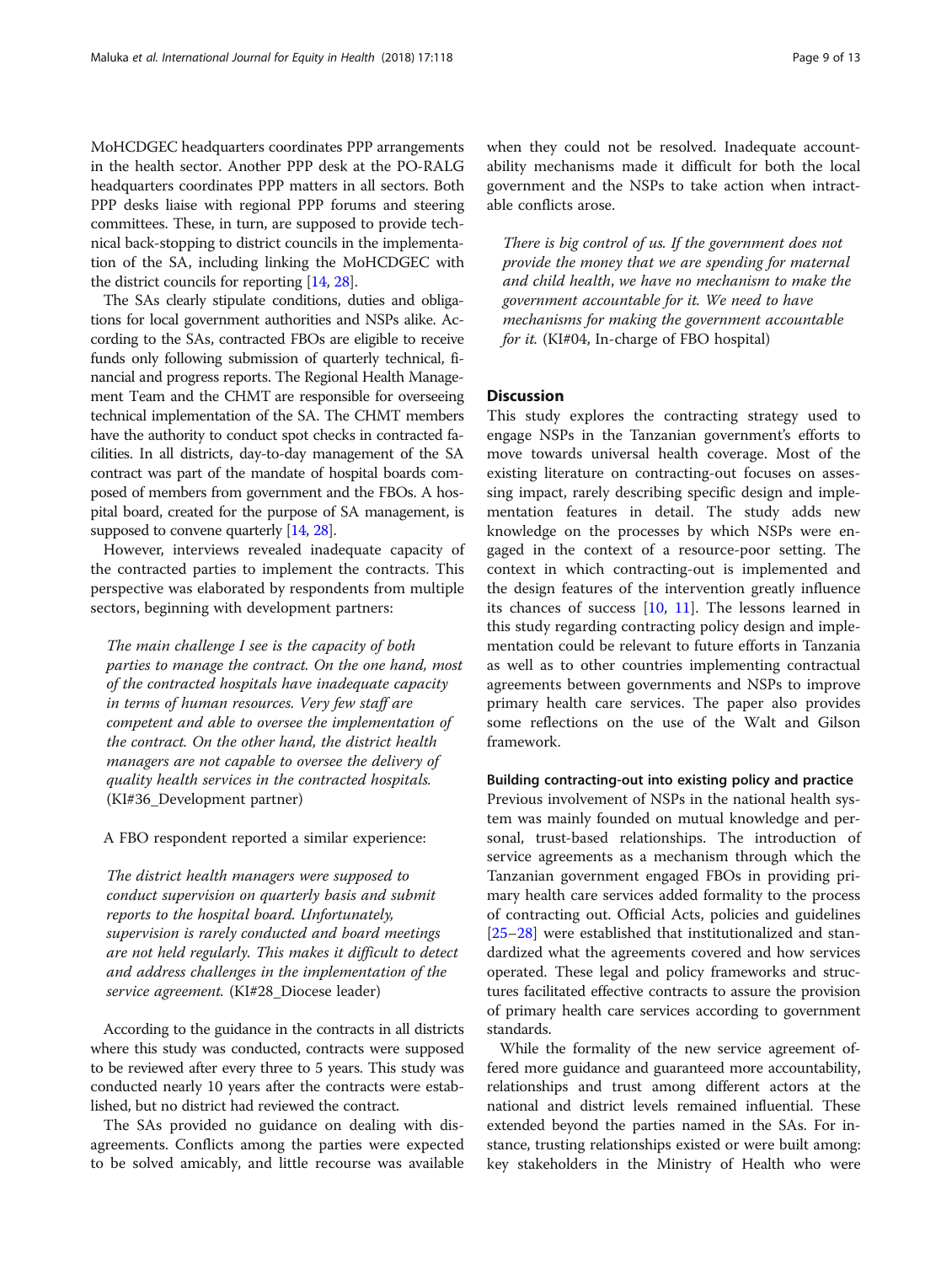responsible for policy guidelines and quality assurance; staff at PO-RALG who were responsible for policies at the district level; development partners providing financial and technical support; and the government stakeholders leading the process. Likewise, existing trust between the public and the NSPs in districts were central to encouraging people to seek health services at the institutions.

In Tanzania (as in many other developing countries), development partners actively influence policy design and implementation processes [[29\]](#page-11-0). The study's findings revealed that international partners have played a significant role in placing contracting-out on the HSR agenda, as well as in the SA policy design and implementation. This has long-term implications. The government of Tanzania remains heavily dependent on donor funding for health care expenditures, including financing for SAs. Studies elsewhere have indicated that while the support provided by DPs is significant and highly appreciated, it can create problems related to sustainability of the relevant policies and interventions [[30](#page-11-0)–[32](#page-11-0)].

Further, dependence on donor financing and technical support leaves domestic policy processes open to external influence. This can result in a negotiated set of priorities that reflect technical, political, and economic considerations defined more by the interests of donors than domestic needs [\[33,](#page-12-0) [34](#page-12-0)]. Concerns about the impact of donor dependence can be alleviated when the central government builds sufficient internal technical and financial capacity to meaningfully participate in negotiations and to support district authorities as they establish and finance contractual agreements with NSPs.

#### Implementing contracting-out policy

With policy guidance and technical capacity in place, implementation becomes the next challenge. Our study revealed that district leaders did hold real authority when negotiating contractual agreements with NSPs. This was a significant difference from earlier models of contracting-out in Tanzania reported in other studies. In these earlier models, contractual agreements were made centrally by the Ministry of Health and district-level authorities were left out of the choice of NSPs and contract negotiation processes [\[6](#page-11-0)].

Financial management remained a problem with SAs. While the districts now had both the mandate and the power to make contractual agreements with the NSPs, they still had little power over the financing of the contracts, nor could they finance them directly with their own resources. Districts depended on the central government to provide financing for the SAs through basket funding from donors. Insufficient and untimely payments negatively affected the implementation of the contractual agreements. We found wide agreement among our respondents that contracted FBOs were compelled to compensate for financing gaps through their own or other external resources; these continued to become increasingly limited. FBOs in Tanzania reported facing growing difficulties resulting from decreased external financial support. Financial management difficulties and gaps had serious negative effects for the faith-based NSPs. This finding corroborates assessments of contracting-out experiences in Cameroon and Chad, as well as other experiences from Tanzania [[6](#page-11-0)]. For example, in Cameroon it was reported that the Ministry of Health did not fulfil commitments on subsidies, allocation of staff, and official recognition of hospitals as district hospitals, despite repeated requests from NSPs [[6](#page-11-0)]. Likewise, a recent study in other districts in Tanzania reported significant shortages and delays in disbursements of funds from the central government to NSPs [\[35\]](#page-12-0). Recent studies on decentralization in Tanzania have indicated that transferring decision-making powers without fiscal power can lead to sub-optimal outcomes [\[36,](#page-12-0) [37](#page-12-0)].

The inclusion of the non-state sector in budgeting and planning processes at all levels is fundamental for strong PPP relationships. Participation by NSPs leads to more efficient and effective use of available resources, especially in district-level annual health plans. However, the private sector allocation in CCHPs remained a constant 25%, without accounting for variations in available providers or level of need in a given district. More comprehensive planning and mapping of resources throughout the sector—both thematically and geographically—could facilitate improved equity in resource distribution. Moreover, the limited capacity of district governments to make timely payments to contracted NSPs may drive deterioration of the relationships between the government and NSPs [[12\]](#page-11-0). The government and the contracted NSPs must maintain continuous dialogue to ensure clear expectations of roles and responsibilities. Ongoing dialogue would also allow the parties to quickly address and resolve any misunderstandings that occur during the implementation of the SAs.

Implementation of SAs (and other PPP arrangements) required skill sets that were not necessarily available among either district councils or the NSPs. Other assessments of the SAs in Tanzania have reported that needs assessments were not conducted prior to signing agreements; they also found that monitoring and evaluation were not adequately done by the government [[35,](#page-12-0) [38\]](#page-12-0). A comparative study on contractual agreements between the government and faith-based health providers in Cameroon, Chad, Uganda and Tanzania reported similar challenges and their negative effects on the contracting experiences in these countries [[6](#page-11-0)]. Another study, conducted in Malawi, concluded that Service Level Agreements (SLAs) between the government and the FBOs were introduced too quickly, before adequate supporting structures, such as clear policies to guide implementation or arbitration committees to resolve difficulties,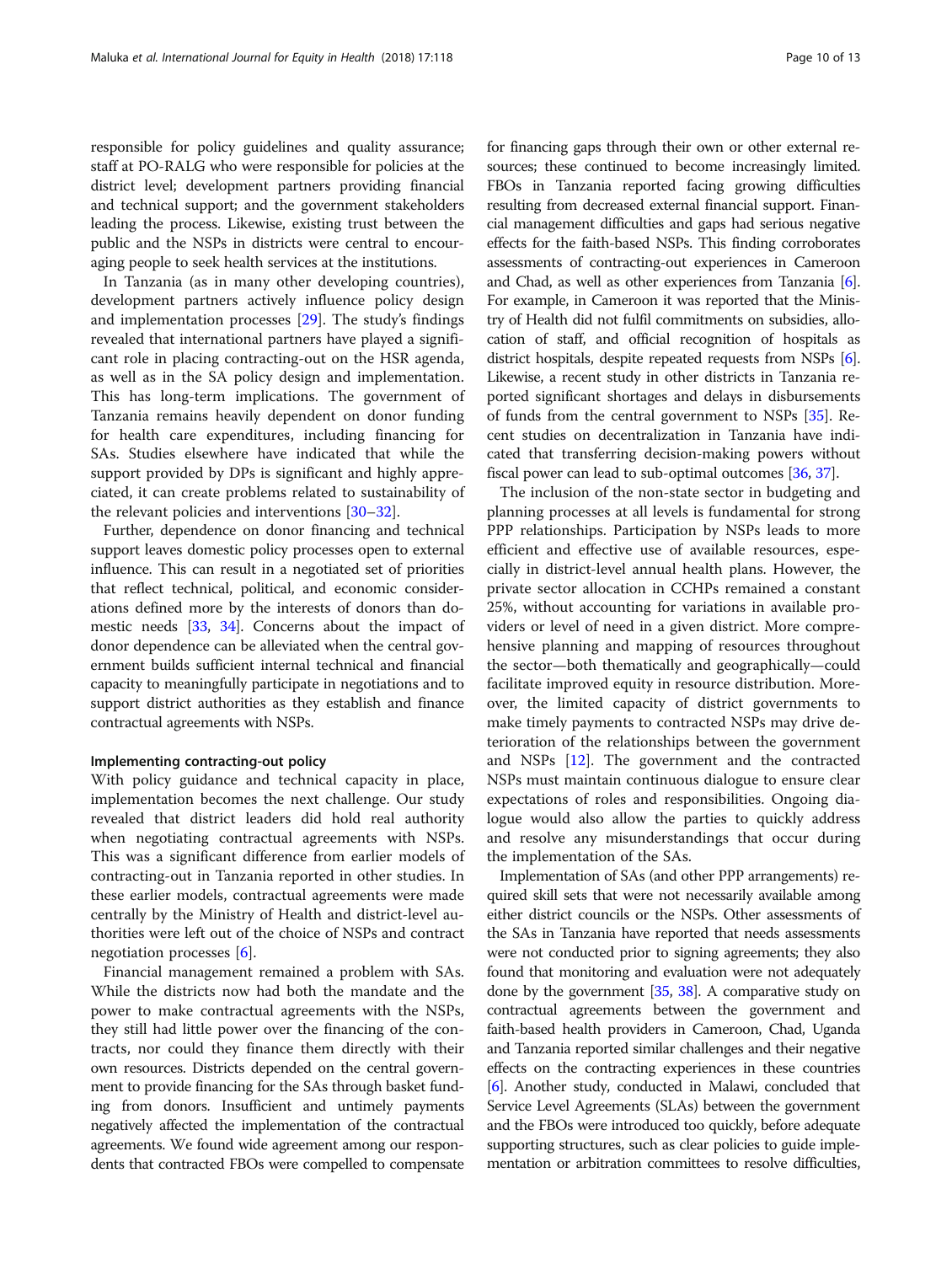had been established [[39](#page-12-0)]. This resulted in growing mistrust, moral hazard, and in some cases the termination of SLAs. Building public sector capacity to work with the private sector, including developing skills to negotiate and oversee contracts with private providers, is imperative.

The success of contracts often depends on whether they create a sense of accountability in addition to formal requirements for monitoring adherence and providing information to improve services as needed. This study indicated that the lack of mechanisms for monitoring resulted in hospitals setting prices for services which exceeded those in the contract. The NSPs argued that the absence of a review mechanism for the SAs forced them to increase prices to reflect increasing costs and the changing economic context. This highlights the risks of implementing contracts for long periods without review. Studies in other settings also reported on several contracting projects that suffered as a result of poor monitoring  $[40-43]$  $[40-43]$  $[40-43]$ . These findings suggest that the central government must play a role beyond overall strategic policy leadership and financing of health care. All levels of government should be required to monitor health care delivery in order to remain up-to-date with the situations faced by providers.

### Using the policy triangle analysis framework

The Walt and Gilson policy analysis framework helped organize and simplify our study of a complex set of key factors (actors, processes, content and context) and their interrelationships in policy creation. The use of this framework particularly guided the study's approach to analyzing the socio-economic, political and international contextual factors and actors that influenced the process by which the SA policy was designed and implemented. The framework also made it possible to analyze how the content of the SA policy fulfilled its objectives [[44](#page-12-0)–[46](#page-12-0)]. The policy triangle framework is recommended to researchers seeking to understand complex policymaking and implementation processes [\[44,](#page-12-0) [46\]](#page-12-0). Knowledge generated from this policy analysis may be useful to researchers and other stakeholders seeking to influence policy-making in LMICs [\[12](#page-11-0), [44](#page-12-0)]. Further, using the same framework to study multiple settings enables future cross-country or time-series analyses.

# Limitations of the study

This study relied primarily on document reviews and interviews with stakeholders involved in the development and implementation of the service agreements at the district level. The study did not, however, interview any of the intended beneficiaries of the SAs to assess their experiences and perceptions of the health services provided. Secondly, the study was limited to four districts due to budget and time constraints. While efforts were made to sample districts with varying characteristics and respondents involved at different levels of decision-making, the results may not be generalizable to other districts or contexts.

# Conclusion

Strengthening PPPs in primary health care is essential to achieving universal health coverage in Tanzania. Introducing service agreements as a mechanism for contractingout public primary health care services in Tanzania successfully gave districts the mandate and power to make contractual agreements with NSPs. However, financing the contracts remained largely dependent on donor funds via central government budget support. The limited financial control held by the districts undermined effective implementation of the SAs with faith-based health NSPs. NSPs must be more fully involved in district annual health plans and in health budgeting and planning processes at all levels. Meaningful involvement of NSPs should lead to more efficient and effective use of limited available resources. Further, the central government needs to continue building its own and district-level capacity to provide technical and financial support to districts establishing contractual agreements with NSPs. Finally, continuous dialogue is needed between the various parties, including government, donors and contracted NSPs. Communication and dialogue reinforce the trust-based relationships that ensure clear expectations for each party and enable the parties to resolve misunderstandings or other disagreements that arise during the implementation of service agreements. Tanzania's implementation of SAs in contracting-out delivery of primary health care services has already made significant contributions towards the country's movement for universal health coverage. Lessons learned during the processes of the SA policy development and implementation can be applied to further strengthen and streamline partnerships among state and non-state actors for health.

#### Abbreviations

CCHP: Comprehensive Council Health Plan; CHMT: Council Health Management Team; CSSC: Christian Social Services Commission; DDH: Designated District Hospital; DED: District Executive Director; FBO: Faith-Based Organization; GBS: General Budget Support; GIZ: Deutsche Gesellschaft für Internationale Zusammenarbeit; HBF: Health Basket Fund; KI: Key Informant; LGA: Local government authority; LMICs: Low and Middle Income Countries; MCH: Maternal and Child Health; MoHCDGEC: Ministry of Health, Community Development, Gender, Elderly and Children; MoHSW: Ministry of Health and Social Welfare; MSD: Medical Stores Department; NGO: Non-governmental Organization; PHSDP: Primary Health Services Development Programme; PMTCT: Prevention of Mother to Child Transmission of HIV; PO-RALG: President's Office - Regional Administration and Local Government; PPP: Public Private Partnership; RMO: Regional Medical Officer; SA: Service Agreement; SLA: Service Level Agreement; TGPSH: Tanzania German Programme to Support Health; UHC: Universal Health Coverage; WHO: World Health Organization

#### Acknowledgements

This work was part of a larger programme of research on engaging nonstate providers towards Universal Health Coverage (UHC) supported by the Alliance for Health Policy and Systems Research, World Health Organization with funding from the International Development Research Centre, Canada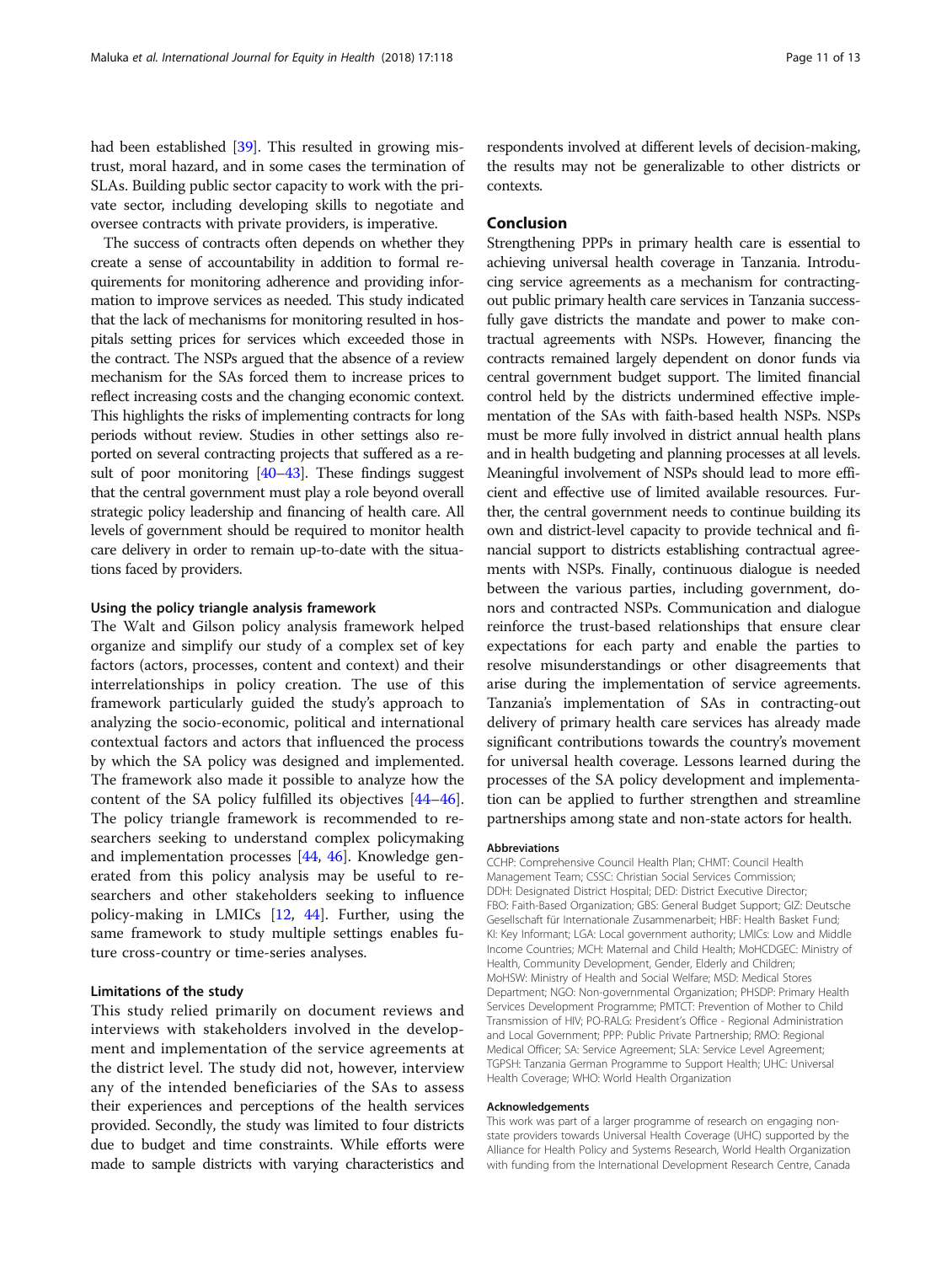<span id="page-11-0"></span>and the Rockefeller Foundation. We are grateful to the local government officials, district health authorities, non-state providers and other stakeholders in the study districts for participating in the study. We would like to thank Anya Guyer for her help with editing this paper.

#### Funding

This work was part of a larger study on the role of non-state providers in moving towards UHC, supported by the Alliance for Health Policy and Systems Research, WHO, with funding from the International Development Research Centre (IDRC), Canada and the Rockefeller Foundation.

#### Availability of data and materials

The datasets collected for this study are not publicly available since participants did not give consent for sharing of their information. However, summaries of the information are available upon request. The interview guides for all type of respondents are also available upon request.

#### Authors' contributions

SM, DC, EWD and CM designed the study, developed data collection tools, analyzed data and wrote the first draft of the manuscript. ZS and KR supervised the study and contributed to the draft manuscript. All authors read and approved the final manuscript.

# Ethics approval and consent to participate

The study was approved by both the Ethical Review Committee of the National Institute of Medical Research in Tanzania (NIMR) and the Ethics Review Committee (ERC) of the WHO. All study participants were informed of their rights and risks of participating in the study. Oral consent was obtained from all those who participated in interviews. Throughout this study, privacy and confidentiality were emphasized. All data were treated as confidential and presented only in aggregate form or anonymized. No personal identifying details of any participant were linked with the information provided by them. Access to data was limited to interviewers and the core project members.

#### Consent for publication

Not applicable.

#### Competing interests

Zubin Shroff is a staff member of WHO. He is responsible for the views expressed in this article, which do not necessarily represent the views, decisions, or policies of WHO. Other authors declare that they have no competing interests.

# Publisher's Note

Springer Nature remains neutral with regard to jurisdictional claims in published maps and institutional affiliations.

#### Author details

<sup>1</sup>Institute of Development Studies, University of Dar es Salaam, P.O.BOX 35169, Dar es Salaam, Tanzania. <sup>2</sup>Muhimbili University of Health and Allied Sciences, Dar es Salaam, Tanzania. <sup>3</sup>Dar es Salaam University College of Education, Dar es Salaam, Tanzania. <sup>4</sup>Bloomberg School of Public Health, Johns Hopkins University, Baltimore, USA. <sup>5</sup>Alliance for Health Policy and Systems Research, World Health Organization, Geneva, Switzerland.

#### Received: 17 January 2018 Accepted: 3 August 2018 Published online: 05 October 2018

## References

- 1. Moran D. Comparing services: a survey of leading issues in the sectoral literatures. Public Adm Dev. 2006;26(3):197–206.
- 2. Palmer N, Strong L, Wali A, Sondorp E. Contracting-out health services in fragile states. Br Med J. 2006;332:718–21.
- 3. Palmer N. The use of private-sector contracts for primary health care: theory, evidence and lessons for low-income and middle- income countries. Bull World Health Organ. 2000;78:821–9.
- Oxfam International. Blind optimism: challenging the myths about private health care in poor countries, Oxfam briefing paper, vol. 25. Oxford: Oxfam International; 2009.
- 5. Ministry of Health and Social Welfare [MoHSW]. Health Sector Strategic Plan III July 2009–June 2015: Partnerships for delivering the MDGs. Dar es Salaam: MoHS; 2009.
- 6. Boulenger D, Criel B. The difficult relationship between faith-based health care Organizations and the public sector in sub-Saharan Africa: The case of contracting experiences in Cameroon, Tanzania, Chad and Uganda, vol. 29. Atwerp: Studies in Health Services Organization & Policy; 2012.
- 7. Mills A. To contract or not to contract? Issues for low and middle income countries. Health Policy Plan. 1998;13(1):32–40.
- 8. England R. Experiences of contracting with the private sector: a selective review. London: DFID Health Systems Resource Centre; 2004.
- 9. Loevinsohn B, Harding A. Buying results? Contracting for health service delivery in developing countries. Lancet. 2005;366:676–81.
- 10. Liu X, Hotchkiss DR, Bose S. The impact of contracting-out on health system performance: a conceptual framework. Health Policy. 2007;82: 200–11.
- 11. Liu X, Hotchkiss DR, Bose S. The effectiveness of contracting-out primary health care services in developing countries: a review of the evidence. Health Policy Plan. 2008;23:1–13.
- 12. Maluka SO. Contracting Out Non-State Providers to Provide Primary Health Care Services in Tanzania: Perceptions of Stakeholders. Int J Health Policy Manag. 2018;x(x):1–9.
- 13. Walt G, Gilson L. Reforming the health sector in developing countries: the central role of policy analysis. Health Policy Plan. 1994;9:353–70.
- 14. Ministry of Health and Social Welfare [MoHSW]. Agreement for the provision of health services between the government and the service providers. Dar es Salaam: MoHSW; 2007.
- 15. Ministry of Health and Social Welfare [MoHSW]. Tanzania National Health Accounts year 2010 with sub-accounts for HIV and AIDS, malaria, and reproductive and child health. Dar es Salaam: Government of United Republic of Tanzania, Department of Policy and Planning, MoHSW; 2012.
- 16. Ministry of Health and Social Welfare [MoHSW]. Forth Health Sector Strategic Plan 2016–2020 (HSSP IV). Dar es Salaam: Government of United Republic of Tanzania, MoHSW; 2015.
- 17. Yin RK. Case study research: design and methods. Thousand Oaks, CA: Sage Publications Inc.; 2003.
- 18. QSR International Pty Ltd. NVivo 10 research software for analysis and insight; 2014. Cited 20 July 2017: [http://www.qsrinternational.com/products\\_nvivo.aspx](http://www.qsrinternational.com/products_nvivo.aspx)
- 19. Braun V, Clarke V. Using thematic analysis in psychology. Qual Res Psychol. 2006;3(2):77–101.
- 20. Itika JS, Mashindano O, Kessy F. Success and constraints for improving public private partnership in health service delivery inTanzania. Dar es Salaam: Exonomic and Social Reserach Foundation; 2011.
- 21. United Republic of Tanzania (URT). The national health policy. Dar es Salaam, Tanzania: Ministry of health and social welfare; 1990.
- 22. United Republic of Tanzania (URT). Health Sector Reform Paper. Dar es Salaam, Tanzania: Ministry of health and social welfare; 1994.
- 23. Ministry of Health and Social Welfare [MoHSW]. Primary health services development programme – MMAM 2007–2017. Dar es Salaam: MoHSW; 2007.
- 24. Prime Minister's. Office National Public Private Partnership (PPP) Policy. Dar Es Salaam: Prime Minister's office; 2009.
- 25. Prime Minister's Office. National Public Private Partnership (PPP) Act. Dar es. Salaam: Prime Minister's Office; 2010.
- Prime Minister's Office. National Public Private Partnership (PPP) regulations. Dar es Salaam: Prime Minister's Office; 2011.
- 27. MoHSW. Public Private Partnership Strategic Plan 2010-2015. Dar es Salaam: MoHSW; 2010.
- 28. MoHSW. Health sector and social welfare Public Private Partnerships policy guidelines. Dar es Salaam: MoHSW; 2011.
- 29. Linde A. Evaluation study of Tanzania's public policies: special focus on education, health and environment. Master's Thesis. Kalmar: Linnaeus University; 2014.
- 30. Bennet S, Singh S, Ozawa S, Tran N, Kang J. Sustainability of donor programs: evaluating and informing the transition of a large HIV prevention program in India to local ownership. Glob Health Action. 2011;4:7360.
- 31. Nabyonga OJ, Ssengooba F, Okuonzi S. Can donor aid for health be effective in a poor country? Assessment of prerequisites for aid effectiveness in Uganda. Pan Afr Med J. 2009;1:2.
- 32. Cassel A, Janovsk K. Better health in developing countries: are sector wide approaches the way of the future? Lancet. 1998;352:1777–9.